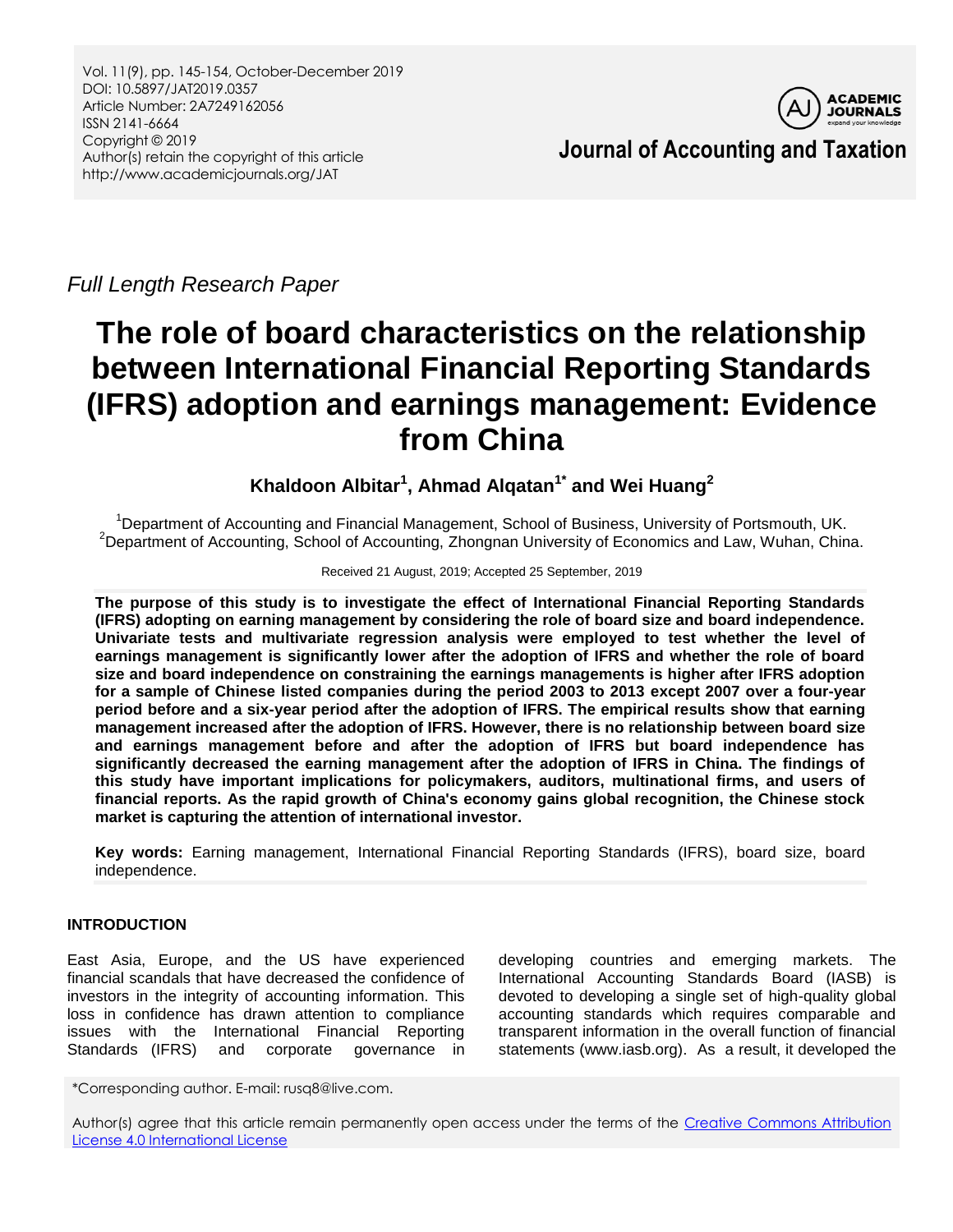IFRS to achieve the goals of enhancing the characteristics and the quality of financial reporting.

According to Verriest et al. (2013) and Pelucio-Greccoa et al. (2014), regulators argue that although firms adopt IFRS to improve the quality of accounting information, the IFRS also decreases earnings management. In February 2006, the Chinese Ministry of Finance issued new accounting standards that integrated the IFRS with few exceptions. The new standards required all the traded firms on the stock exchanges of Shenzhen and Shanghai to implement the new standards of accounting starting in January 2007. Further, the Code of Corporate Governance (CCG) for the listed firms was adopted in China in 2002.

Although China intended to adopt the IFRS to promote comparability with international accounting practices, whether such objectives are achievable is not clear. The incentives of Chinese listed firms to manage earnings are particularly strong, and the business environment may be a mismatch for the IFRS. Nevertheless, Chinese financial accounting has a powerful role. Numerous securities regulations are involved; in particular earnings targets which offer strong incentives to manage the earnings of Chinese listed firms. For instance, if a firm experiences accounting losses in three successive years, it will be delisted. Furthermore, before the firms can issue more shares, they need to meet certain profitability targets, like for the return on assets. Ball et al. (2003) highlight that it is important for a firm to report its incentives in order to shape the observed quality of financial reporting. Further, the earnings management due to these incentives are unlikely to change after IFRS adoption. Despite the IFRS inducing more earnings quality in countries with well aligned financial reporting incentives, opportunities to manage Chinese firms' earnings can be presented through more principle-based standards.

Also, China generally has weak external monitoring, regulatory enforcement, and investor protection. According to Hail et al. (2010), without the availability of corporate governance and strong investor protection, managers and insiders may misuse the increased judgement that is required by more principle-based accounting standards in order to achieve private control benefits. In addition, the flexibility of earnings management increases with the availability of strong incentives. Therefore, the Chinese accounting profession is still developing. Particularly, medium and small-sized firms experience enormous variation in skill levels and in the professional competence of corporate auditors and accountants.

Finally, the reliability of financial reporting would be reduced through the subjective assessment and internal valuation that are part of the implementation of a fair value measurement. The reasoning is that China does not have any valuation arising from "arms-length" transactions in any active market. Next to the US, China was globally ranked as the second largest in terms of the

market value of publicly traded shares in 2007 as a result of the IFRS impact on Chinese earnings management. Leuz et al. (2010) indicate that China is the largest and fastest growing emerging market and has increasingly become important to global investors. This study aims to extend the research in the earnings management literature to an emerging country by examining the IFRS as a new regulatory framework in addition to discovering the functions of the board's size and independence on constraining earnings management. Precisely, this study seeks to discover the effects of the board's independence and size on earnings managements pre- and post-IFRS. This study is similar to Miko (2016) who examine the moderating institutional ownership role on the relation among some audit committee features and earnings management, and to Marra et al. (2011) who discover the moderating role of IFRS adoption on the relationship between earnings management and board monitoring.

The contribution of this study to the literature is that it evaluates whether the compulsory implementation of IFRS has reduced earnings management as well as whether board size and the board of directors have a greater impact on constraining earnings management after this implementation in China after 2007. It advances the comparative international accounting literature by studying whether the standards of intercontinental accounting indicate the acceptable benefits to the regulated markets which not speak English. The evidence shows that there is lower earnings management in general. Because the Chinese economy has a dissimilar institutional context from other regulated developing countries, this study is not only enlightening for accounting regulators but also for the international accounting standard setters which experience the same issues as in China.

## **LITERATURE REVIEW AND HYPOTHESES DEVELOPMENT**

There are numerous studies on IFRS adoption and its effect on earnings management. This study extends and supplements the literature on the adoption of IFRS by examining the effects of the board's independence and size on earnings management before and after adoption in a regulated market under rapid change in a main developing country.

# **IFRS adoption**

The literature finds that reporting quality is different among nations with different levels of investor protection. Even if the adoption of the IFRS reduces the differences, earnings management remains different across nations. Principally, the reasons are the divergences in culture, legal structure, and practices. These differences result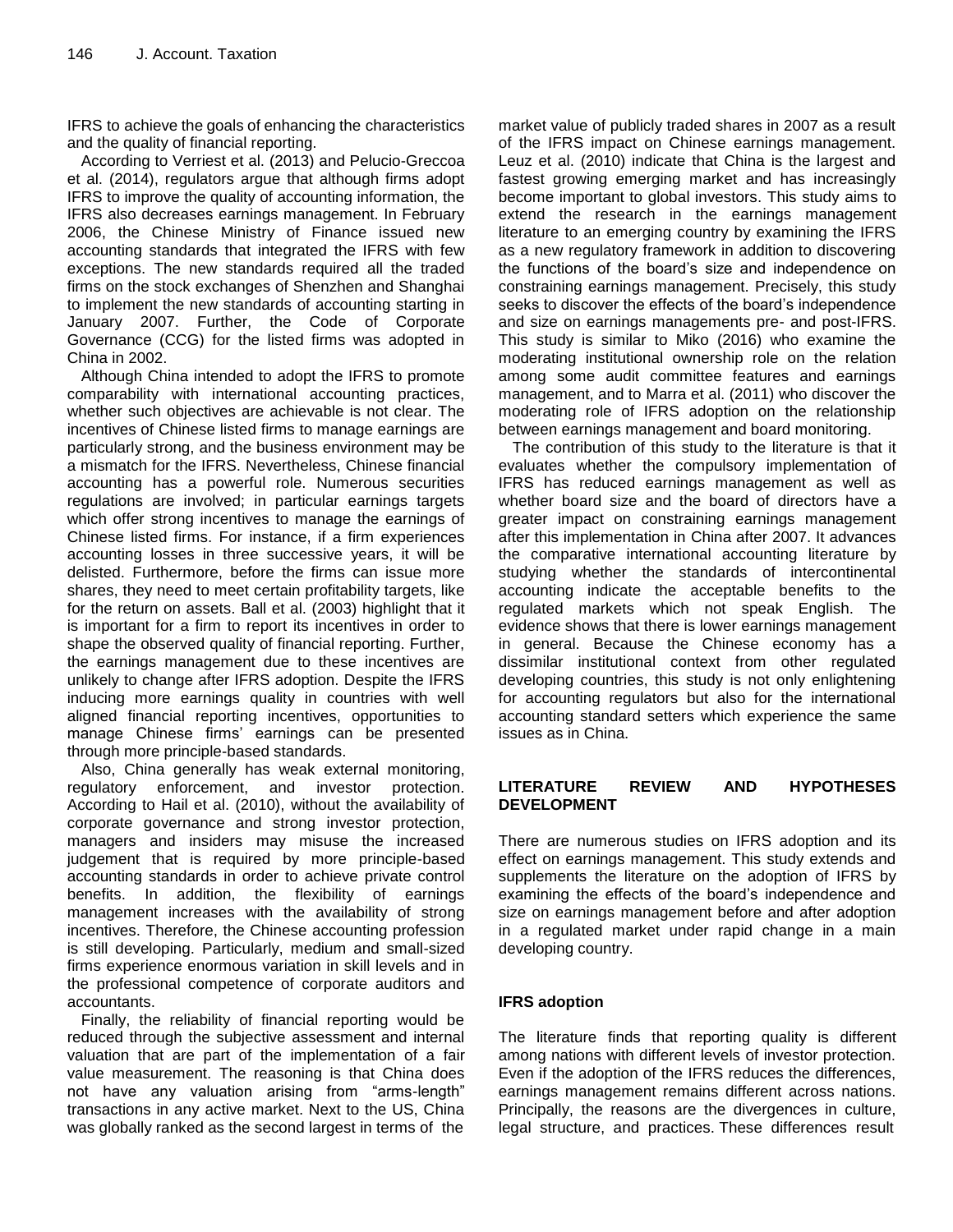from various levels of interpretation and compliance because of less comparability in financial statements. Past studies have proposed that the accounting quality is higher in strong enforcement nations as compared to weak one (Ali et al., 2017). Other studies (Peña and Franco, 2017) have stated diverse problems, such as the responses to IFRS adoption, impacts of adoption on the expense of fairness, value of accounting evidence, comparability or financial functions, impacts of pre- and post-IFRS adoption on the rate of adoption, integration and process of IFRS implementation, the cultural impact on the implementation process of IFRS. However, the anticipated benefits of IFRS adoption are far away because of the insufficient quality of financial reporting.

As countries have different regulatory, political or institutional settings, this dimension is potentially relevant for understanding variation in levels of disclosure compliance and drivers of compliance. A large number gather studies dealing with the adoption of and compliance with IFRS in China (Gao and Kling, 2012; Peng et al., 2008).

IFRS convergence in China has been driven by the Chinese government to facilitate its "Open Door" policy and by the rapid growth of the Chinese stock market. One of the most distinguishing features of IFRS implementation in China is the strong leadership provided by the Chinese Ministry of Finance (MOF) (Qu et al., 2012). China's national standards have been substantially converged with IFRS, and China has committed to the adoption of IFRS for reporting by at least some domestic companies, although there is no timetable for the completion of the process. He et al. (2012) examine Chinese firms that adopt IFRS in 2007 and examine the effect of the fair value provisions under IFRS. They found that IFRS results in increased earnings manipulation among Chinese firms with large portfolios of trading securities and debt restructuring.

According to Defond et al. (2016), local firms from developing nations may experience problems with IFRS adoption; for instance, less opportunity to impact the international accounting standard process, cost of merging may be higher than the expected benefits, and the lack of representational faithfulness.

Earlier studies show mixed results regarding the relation between earnings management and IFRS adoption. For instance, Barth et al. (2012) show the superiority of the IFRS in limiting managerial discretion. On the other hand, some studies found that IFRS offers additional flexibility to managers to manipulate accounting numbers (Rudra and Bhattacharjee, 2012; Ahmed et al., 2013; JeanJean and Stolowy, 2008). Nevertheless, each country experiences different impacts from these standards.

For instance, Bajra and Cadez (2018) use a sample of European firms to examine how the central mechanism of governance affects earnings management. They use comprehensive methods of measurements to evaluate

the qualities of the board of directors and the internal audit and found that the two mechanisms negatively affect the management of earnings but have a positive interactive effect. Nevertheless, Lam et al. (2019) point out that IFRS adoption increases earnings management, and the cumulative outcome is more noticeable in low trust countries. Similarly, DeFond et al. (2019) indicate that IFRS convergence leads to a favourable Chinese stock market, and this impact is more distinct in firms with a larger dependence on external capital.

## **Adoption of IFRS and earnings management**

Previous studies by Bakker (2017) on the influence of IFRS adoption on earnings management have inconsistencies. Universally, the research by DeFond et al. (2014) found a positive impact of IFRS adoption on accounting quality. However, according to McEwen (2014), the IFRS is expected to advance the market infrastructure, minimise the cost of processing information, improve reporting quality as well as attract foreign investments. According to George et al. (2017), a IFRS statement discloses earnings management in terms of income smoothing and loss avoidance better than the local GAAP. Research by Ding et al. (2018) shows that the IFRS adoption assists in minimising the complexity and in developing the transparency of financial reporting in Hong Kong. However, research by Zealand and Zealandb (2015) demonstrates that cross-country variances in accounting quality will continue following IFRS adoption. The reason is because the accounting quality is a function of the firm's general institutional structure that reflects the political and legal structures of the nation in which the firm resides.

Some studies have looked at IFRS adoption in the UK and have found that the introduction of the IFRS has improved the value of relevant accounting figures and decreased the level of earnings management (Iatridis and Rouvolis, 2010). By contrast, some studies indicate that after IFRS adoption in France, there has been a noted increase in the pervasiveness of earnings management. These different findings across countries show the significant role of national institutional factors in framing the characteristics of financial reporting (JeanJean and Stolowy, 2008). Moreover, Zhou et al. (2009) studied a sample of Chinese firms and observed how the adoption of IFRS affects earnings management. The difference between earlier Chinese standards and the IFRS is that the latter is principle-based while the former is rulebased. Additionally, the post-adoption earnings are less smooth, which is consistent with a reduction in earnings management. Zhou et al. (2009) point out that the improvements of IFRS adoption are, to some extent, neutralised by additional opportunities to manage earnings.

The results of studies which use a unique sample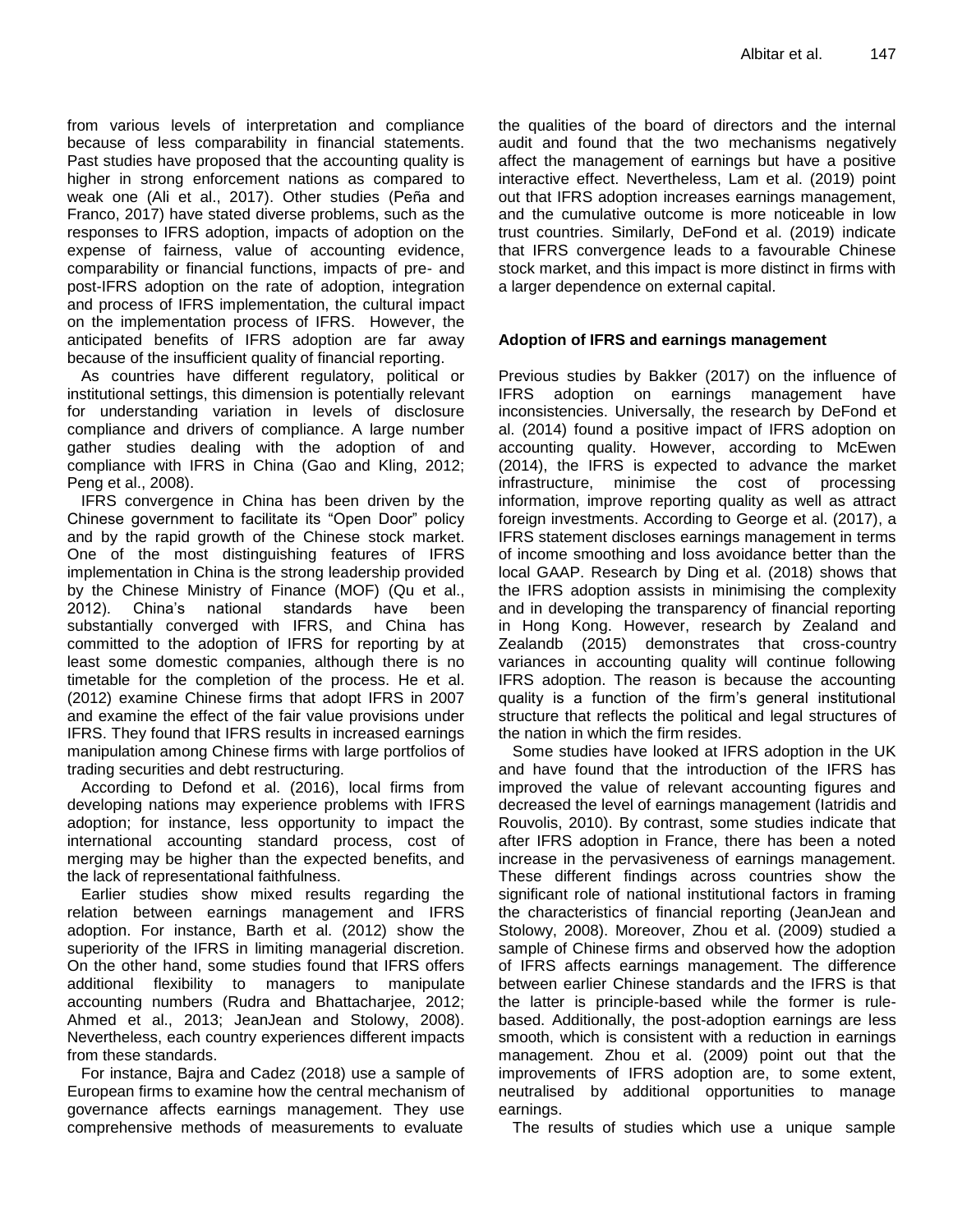cannot be generalised to other countries (Barth et al., 2008). Subsequently, Barth et al. (2008) create a sample of 1,896 firm-year observations for 327 firms in 21 countries which adopted the IAS for the first time between 1994 and 2003. They research how the IAS adoption affects the level of earnings management. The results show that the IAS adoption decreases the level of earnings management (Barth et al., 2008). Accordingly, the research findings claim that the IFRS allows additional flexibility to managers. Some studies found that the IFRS is descriptive in nature and allows the choice between some substitute actions.

In the current literature, the findings for earnings management are mixed. The first hypothesis has been developed based on previous research as follows:

H1: The level of earnings management is lower after the adoption of IFRS in China.

## **The role of board characteristics on constraining earnings management**

There are two reasons that motivate the board of directors to use their monitoring actions to decrease earnings managements. The first reason is to stop managers from using their power over earnings management against the interests of shareholders. The second reason is to prevent controlling shareholders from undermining resources for their benefit against the interests of minority shareholders. Accordingly, the board of directors can enforce effective constraints on earnings management.

In addition, previous studies indicate that managers could manipulate earnings to mislead shareholders which then become a possible agency cost. Furthermore, the board of directors can play a significant role in constraining earnings managements through effective monitoring that maintains the credibility of the financial reports. As well, some studies show evidence of the importance of the board's role in monitoring financial reporting and preventing the manipulation of accounting information.

The effectiveness of board governance is affected by the number of board members. Despite the fact that some studies have mixed results on the relation between board size and earnings management, numerous empirical studies confirm the existence of such a relation. Nevertheless, there are less empirical studies on the effect of board size on earnings management than those after IFRS adoption. Based on the organisation and agency behaviour theories, some researchers point out that having a big board of directors is not always the best option. Controlling and legalising strategic decisions as well as preventing the manipulation of financial information are indication of a protective board of directors. The board's objectivity on the firm helps them

to monitor it but their excellent skills and expertise also help. Numerous studies including Verriest et al. (2013) and Xie et al. (2003) emphasise that the only way to minimise the risk for a firm is through involving more directors who will, in turn, bring more external resources, involvement as well as the knowledge on decreasing earnings management. Moreover, the interests of various stakeholders on the board can be easily organised by different representatives of stakeholders. Wang and Xiao (2011) is one of earlier Chinese studies to point out that board size and earnings management normally have a negative relation.

Following the previous discussion, this study assumes that board size will constrain earnings management after IFRS adoption.

H2: The role of board size on constraining earnings management is higher after IFRS adoption.

Based on the agency viewpoint of earnings management and board independence, the ability of the board to perform successful monitoring depends on its independence from management. Moreover, many empirical studies have shown independent directors' effect on earnings management through monitoring. Further, the existence of independent directors decreases the probability of fraud in a financial statement (Beasley, 1996). The control of earnings management in addition to the financial accounting can only be effective by having more boards which are independent from the CEO. Other studies specify that earnings management is not likely to occur in firms with boards that include more independent outside directors (Xie et al., 2003). Nevertheless, studies claim that independent directors of listed firms in China play a significant role because of a higher percentage on the board lowers earnings management (Zhang and Chen, 2006). On the other hand, Cai et al. (2008) illustrate that earnings management has no substantial relationship with independent directors. Using 2002 to 2004 data obtained from listed firms, Wang (2006) observes the relationship between earnings quality and independent directors. The result of the study is that there is no significant role of independent directors in China. According to Cumming et al. (2016), financial reporting problems include high levels of technical information and therefore, a great magnitude of earnings management. According to the study by Xiong and Ganguli (2014), the restriction on earnings management involves the independent directors. However, Osma (2017) argues that independent directors as members of the audit committee minimise earnings management by wisely monitoring supervisory decisionmaking. Therefore, self-governing directors have incentives to earnings management.

H3: The role of independent directors on constraining earnings management is greater after IFRS adoption.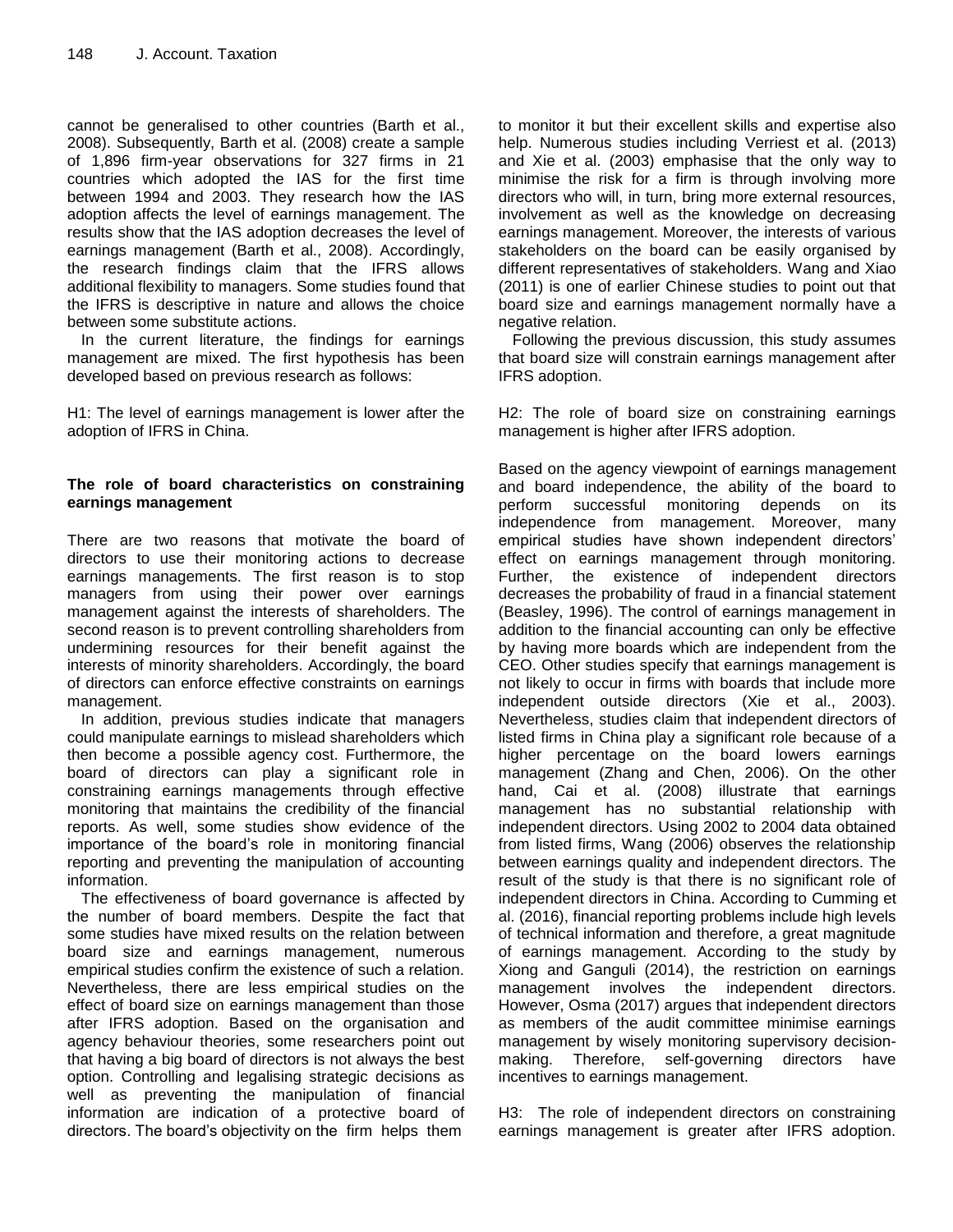| Variable      | Mean  | Min      | Max   | Sd    | N     |
|---------------|-------|----------|-------|-------|-------|
| ABAC          | 0.140 | 0        | 0.740 | 0.130 | 7394  |
| LEVERAGE      | 0.600 | 0.060    | 2.630 | 0.370 | 22713 |
| <b>SIZE</b>   | 21.14 | 9.07     | 41.10 | 1.350 | 22724 |
| <b>ROA</b>    | 0.070 | $-0.230$ | 0.530 | 0.110 | 22714 |
| <b>GROWTH</b> | 3.730 | $-6.300$ | 28.84 | 4.120 | 19078 |
| <b>IFRS</b>   | 0.600 | 0        | 1     | 0.490 | 26360 |
| <b>Bsize</b>  | 10    | 5        | 20    | 2.300 | 18204 |
| <b>B</b> Ind  | 4     |          | 10    | 0.870 | 18204 |
| Big4          | 0.040 | 0        |       | 0.190 | 28996 |

**Table 1**. Descriptive statistics.

#### **METHODOLOGY**

#### **Data collection**

This research uses Chinese listed firms from the Shenzhen and Shanghai stock exchanges. The data comes from the China Centre for Economics Research (CCER) database and from the Accounting Research Database (CSMAR) which was created by the GTA Information Technology Company. The observation period ranges from 2003 to 2013 but excludes 2007. The reason for omitting 2007 is that this was the first year in which the IFRS was adopted and it could be biased and not reflects the real situation. The observation period was divided into two subperiods. The first is the pre-IFRS period of 2003 to 2006. The second group is the post-IFRS of 2008 to 2013. The research does not include financial firms because of the differences in accounting measurements between these firms and those of other industries. Since the empirical analyses require particular test variables to enable the calculation, the sample only includes those firms with valid data.

#### **Measurement and empirical model**

This research develops various models to segregate the total accruals into two groups: nondiscretionary and discretionary. The Jones (1991) model is used to calculate the absolute value of the abnormal accruals. Dechow et al. (1995) modifies the Jones model to measure the level of earnings management with a regression. The firms' PPE and net value revenue are the ones that this model uses to estimate the normal accruals in the same industry. The amount of accruals below or above the standard accruals represents the firms' abnormal accruals that this regression generates as residuals. The degree to which the normal accruals depart from the total accruals represents the level of earnings management which is measured as the absolute value of the residual. The low earnings quality is indicated by the high absolute value of the abnormal accruals.

# $\llbracket TACC \rrbracket$   $it = \llbracket \llbracket a(1 \rrbracket / ASSETS \rrbracket \_ (it-1)) + b( \llbracket \llbracket \Delta REV \rrbracket \_ it - \Delta REC \rrbracket \_ it ) + cPPE \rrbracket \_ it + \varepsilon \rrbracket \_ (i, t)$

TACC represents the total accruals for firm (i) in year (t); ASSETSit\_1 represents the total assets for firm (i) in period t\_1; ∆REVit includes the revenues in period t minus the revenues in period t 1; ∆RECit includes the period t receivables minus the period t\_1 receivables for firm I; PPEit represents the gross property, plant, and equipment of firm i in period t; and Eit is the firm's error term i in period t.

An OLS estimation evaluates whether the extent of earnings management is lower after IFRS adoption:

 $ABAC_{it} = [\beta 1 IFRS + \beta 2 B size + \beta 3 B Ind + \beta 4 L EVERAGE + \beta 5 SIZE + \beta 6 ROA + \beta 7 GROWTH + \beta 8 Big4$  $+ \varepsilon$   $(i, t)$ 

ABAC represents the absolute value of the abnormal accruals, while SIZE signifies the natural logarithm total assets. ROA signifies the return on assets ratio (control variable). LEVERAGE represents the total debt divided by total assets (control variable). GROWTH signifies the share price divided by the book value per share (control variable). The IFRS represents a dummy variable that equals one if the financial statement is prepared under IFRS, and zero otherwise. The total number of board members is represented by Bsize, while BInd signifies board independence and equals the ratio of the number of directors on the board to the number of outside directors.

#### **RESULTS AND DISCUSSION**

#### **Descriptive statistics**

Table 1 summarises the descriptive statistics for the

whole sample. The mean of the absolute values of the abnormal accruals is 0.140, while the minimum and maximum values of ABAC are 0.740 and 0. The mean size of the firms is 21.14. The mean for leverage is 0.600 with a maximum value of 2.630. Big 4 audit firms handle only 4% of the sample firms, which is unlike the audit market in the more developed capital markets. Most of the constant control variables have an approximately symmetric distribution.

#### **Univariate analysis**

The matrix of Pearson correlations is shown in Table 2. This matrix provides the correlations among the coefficients for the variables in the regression model. The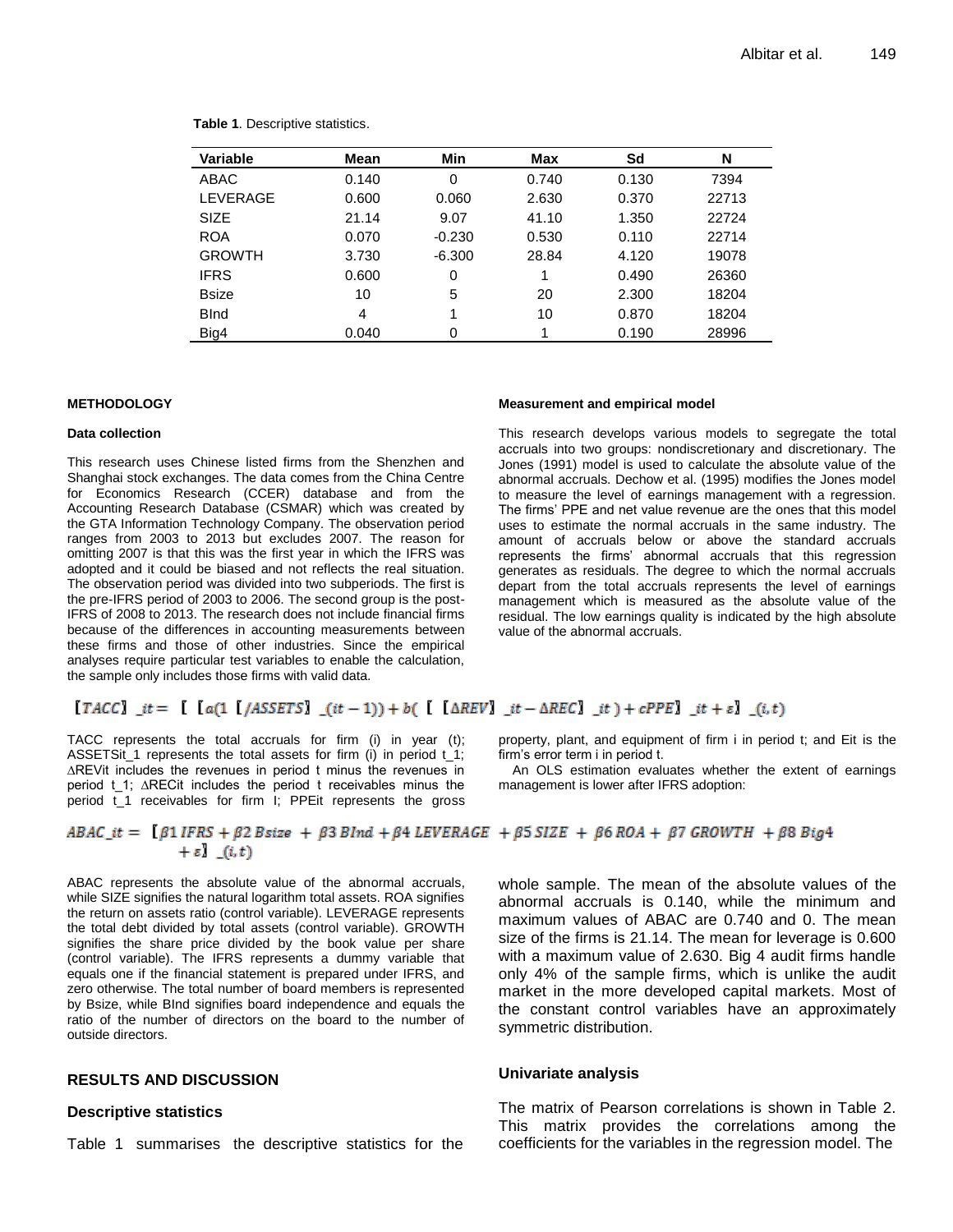| <b>Correlation</b> | <b>ABAC</b> | <b>LEVERAGE</b> | <b>SIZE</b> | <b>ROA</b> | <b>GROWTH</b> | <b>IFRS</b> | <b>Bsize</b> | <b>B</b> Ind | Big4 |
|--------------------|-------------|-----------------|-------------|------------|---------------|-------------|--------------|--------------|------|
| ABAC               |             |                 |             |            |               |             |              |              |      |
| LEVERAGE           | $0.282***$  |                 |             |            |               |             |              |              |      |
| <b>SIZE</b>        | $-0.089***$ | $0.050***$      |             |            |               |             |              |              |      |
| <b>ROA</b>         | $0.030***$  | $0.034***$      | $-0.318***$ |            |               |             |              |              |      |
| <b>GROWTH</b>      | $0.023**$   | $-0.004$        | $-0.205***$ | $0.110***$ |               |             |              |              |      |
| <b>IFRS</b>        | $-0.020*$   | $-0.058***$     | $0.086***$  | $0.175***$ | $0.139***$    |             |              |              |      |
| <b>Bsize</b>       | $-0.026*$   | $-0.123***$     | $0.012*$    | $0.396***$ | $0.190***$    | $0.331***$  |              |              |      |
| <b>Bind</b>        | $-0.031***$ | $-0.006$        | $-0.023***$ | $0.736***$ | $0.037***$    | $0.191***$  | $0.559***$   |              |      |
| Big4               | $-0.007$    | $0.012*$        | $0.301***$  | $-0.01$    | $-0.043***$   | 0.005       | $-0.002$     | $0.036***$   |      |

**Table 2.** Correlation person matrix.

| Variable      | <b>TF</b> | <b>VIF</b> |
|---------------|-----------|------------|
| ABAC          | 0.448     | 1.612      |
| LEVERAGE      | 0.767     | 1.257      |
| <b>SIZE</b>   | 0.706     | 1.295      |
| <b>ROA</b>    | 0.757     | 1.435      |
| <b>GROWTH</b> | 0.644     | 1.368      |
| <b>IFRS</b>   | 0.779     | 1.355      |
| <b>Bsize</b>  | 0.633     | 1.368      |
| <b>B</b> Ind  | 0.449     | 1.747      |
| Big4          | 0.751     | 1.262      |
| ABAC          | 0.382     | 1.367      |
| LEVERAGE      | 0.454     | 1.369      |
| <b>SIZE</b>   | 0.658     | 1.855      |

The sample is based on data from 2003 to 2013 but excludes 2007.

independent variables of the model correlate with the absolute value of the abnormal accruals. Consequently, the IFRS users and the absolute value of the abnormal accruals have a significantly negative association. As such, this association indicates that the firms which use the IFRS have a lower absolute value of abnormal accruals that result in high quality accruals. Consequently, there is a significantly negative correlation between the absolute value of the abnormal accruals and the period of post-IFRS. According to Ohlson (1995) and Dechow et al. (1995), higher quality accruals are related to a lower absolute value for the abnormal accruals. Another indication is that the firms that have adopted IFRS have a highly significant association if they are larger. Moreover, a positive correlation exists between the larger size and the IFRS in terms of firms that use it. Moreover, this correlation exists for a lower debt level, lower return on assets ratio and lower growth. Field 2009) confirms that "correlation coefficients measure the strength of association or relationship between two variables". The strength of the correlation is between plus and minus one. The matrix of Pearson correlations can

be used to not only detect multicollinearity between variables but also to detect the strength of the relations between variables. This study tests for multicollinearity by finding the values of the variance inflation factors for the independent variables as indicated in Table 3. The occurrence of multicollinearity in a given model is not only the factor of a tolerance nearer to zero but also VIF values larger than 10. The results indicate that multicollinearity is not a concern in the regression in the model.

### **Multivariate analysis**

According to Dechow et al. (1995), the absolute values of the abnormal accruals are used to estimate the model with the results that are shown in Table 4. Based on the study's hypothesis, lower earnings management should exist after the IFRS is adopted in China. However, there is a significant rise in earnings management as indicated in Table 4 (p-value 0.0650) which contradicts the hypothesis. According to Van Tendeloo and Vanstraelen (2005), this result could be because of numerous issues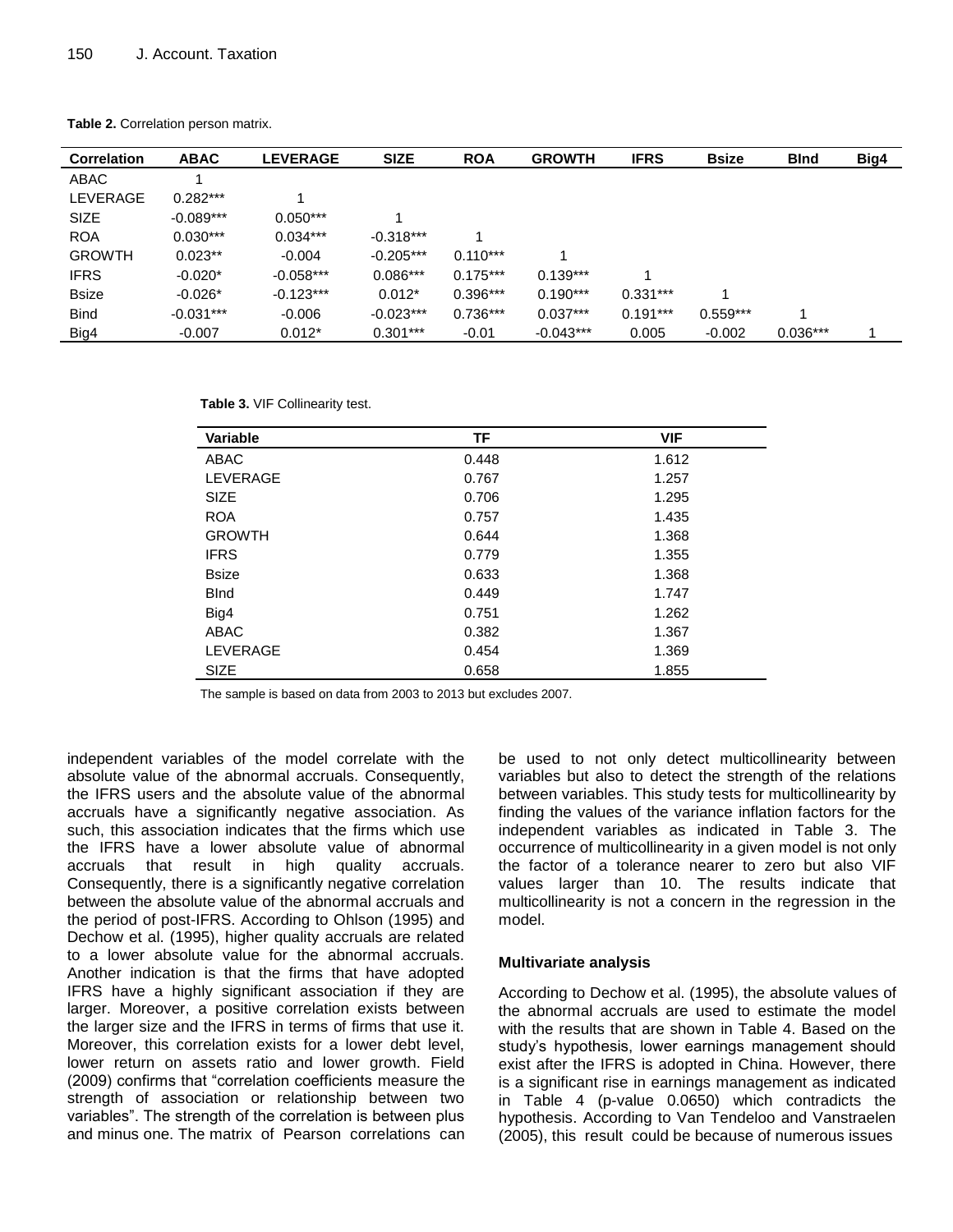|                           | 2003-2006           |         |                          | 2008-2013           |                |       | <b>Full Model</b>   |            |       |
|---------------------------|---------------------|---------|--------------------------|---------------------|----------------|-------|---------------------|------------|-------|
| Variable                  | <b>Coefficients</b> | t       | P                        | <b>Coefficients</b> | t              | р     | <b>Coefficients</b> |            | р     |
| <b>IFRS</b>               | ٠                   | ٠       |                          |                     | $\blacksquare$ |       | $0.007*$            | (1.85)     | 0.065 |
| <b>SIZE</b>               | $-0.005$            | (-1.39) | 0.166                    | $-0.020***$         | (-12.14)       | 0.000 | $-0.017***$         | $(-11.90)$ | 0.000 |
| <b>ROA</b>                | $-0.000$            | (-0.01) | 0.994                    | $0.054**$           | (2.16)         | 0.031 | $0.051**$           | (2.45)     | 0.014 |
| <b>GROWTH</b>             | $-0.001$            | (-0.46) | 0.391                    | 0.000               | (0.06)         | 0.950 | $-0.000$            | $(-0.03)$  | 0.978 |
| LEVERAGE                  | $0.112***$          | (12.14) | 0.000                    | $0.135***$          | (23.39)        | 0.000 | $0.126***$          | (25.94)    | 0.000 |
| <b>Bsize</b>              | $-0.000$            | (-0.86) | 0.381                    | 0.000               | (0.34)         | 0.510 | 0.000               | (0.64)     | 0.370 |
| <b>B</b> Ind              | $-0.000$            | (-0.36) | 0.421                    | $-0.028***$         | (8.46)         | 0.000 | $-0.048**$          | (8.53)     | 0.006 |
| Big4                      | 0.014               | (1.24)  | 0.217                    | $0.014**$           | (1.98)         | 0.048 | $0.015***$          | (2.61)     | 0.009 |
| Constant                  | $0.182**$           | (2.22)  | 0.027                    | $0.462***$          | (9.67)         | 0.000 | $0.431***$          | (11.99)    | 0.000 |
| Industry                  | Controlled          | ٠       |                          | Controlled          |                |       | Controlled          |            | ۰     |
| Observations              | 1.794               | ۰       |                          | 4.670               |                |       | 6.464               |            |       |
| <b>Adjusted R-squared</b> | 0.098               | ٠       | $\overline{\phantom{0}}$ | 0.143               | $\blacksquare$ | ۰     | 0.128               |            | ۰     |
| F                         | 8.756               | -       |                          | 32.21               |                |       | 37.34               |            |       |

**Table 4.** OLS models.

T-statistics in parentheses \*\*\*p<0.01, \*\*p<0.05, \*p<0.1.

which limit the success of adopting the IFRS. And the major worry involves the greater utilisation of fair value accounting when adopting the IFRS. They argue that there is liquidity in capital markets as in the emerging markets that allows managers to greatly affect the quoted prices (Van Tendeloo and Vanstraelen, 2005). Hypothesis one is rejected because managers have a high probability of influencing the estimation through their choice of preferred parameters and models as well as estimating fair values through models of valuation which lead to noisy results. Therefore, as the results of this study show, earnings management was not controlled through the firms who adopted the IFRS. In general, these results align with several studies including Hail et al. (2010) and Van Tendeloo and Vanstraelen (2005) and who argue that those countries without appropriate institutional infrastructures and suitable capital market paradigms do not effectively implement IFRS enough to support reporting rules. Yuanhui et al. (2014) argue that firms that follow cost leadership strategy are more likely to have a higher level of real earnings management. These results have been criticized by Kim et al. (2013) for two reasons. First, the differentiation between companies adopting IFRS in full of partial adopters is not easy. Second, there is a general tendency to improve the quality of reports which makes impossible to exclude the possibility that companies applying local standards, improve the quality of their reports. Table 4 illustrates the results from using the board's independence and size. It shows that the coefficient for Bsize is not significant. Consequently, the earnings management does not have a significant association with this factor, and there is no differential effect between pre- and post-IFRS. The reason is that as the board size does not have a strong effect on controlling managers in China. On the other hand, after the IFRS adoption, the coefficient is significant and positive for role of actors on managers.

Separate models are used for pre-and post-IFRS. The aim is to know whether each period had a significantly different coefficient for the test variables of Bind and Bsize. The results on these variables are consistent with earlier studies regarding earnings management, and they indicate that the adjusted R-square values of both models are 9.8% for the pre-IFRS model and 14.3% for the post-IFRS regression. There is no significant coefficient for BInd in the pre-IFRS model which shows that the earnings management prior to the IFRS adoption was not affected by high numbers of independent directors. However, a larger coefficient is observed in the post-IFRS period. Using a t-test, the two coefficients statistically differ at the 1% level. The third hypothesis of this study is validated through these results in which after IFRS adoption, independent directors could efficiently constrain earnings management. In general, the third hypothesis is supported through the results in Table 4 as the results show that after IFRS adoption, the earnings management can be effectively decreased through board independence; the same results do not prove the second hypothesis which theorises that the earnings management would be affected by the board size after IFRS adoption.

## **Test of robustness**

This study applies a robustness test to see whether the earlier studies are robust. Using the model of Kasznik (1999), the results in Table 5 for the absolute value of the abnormal accrual estimation are checked for robustness. The following model comes from Kasznik (1999).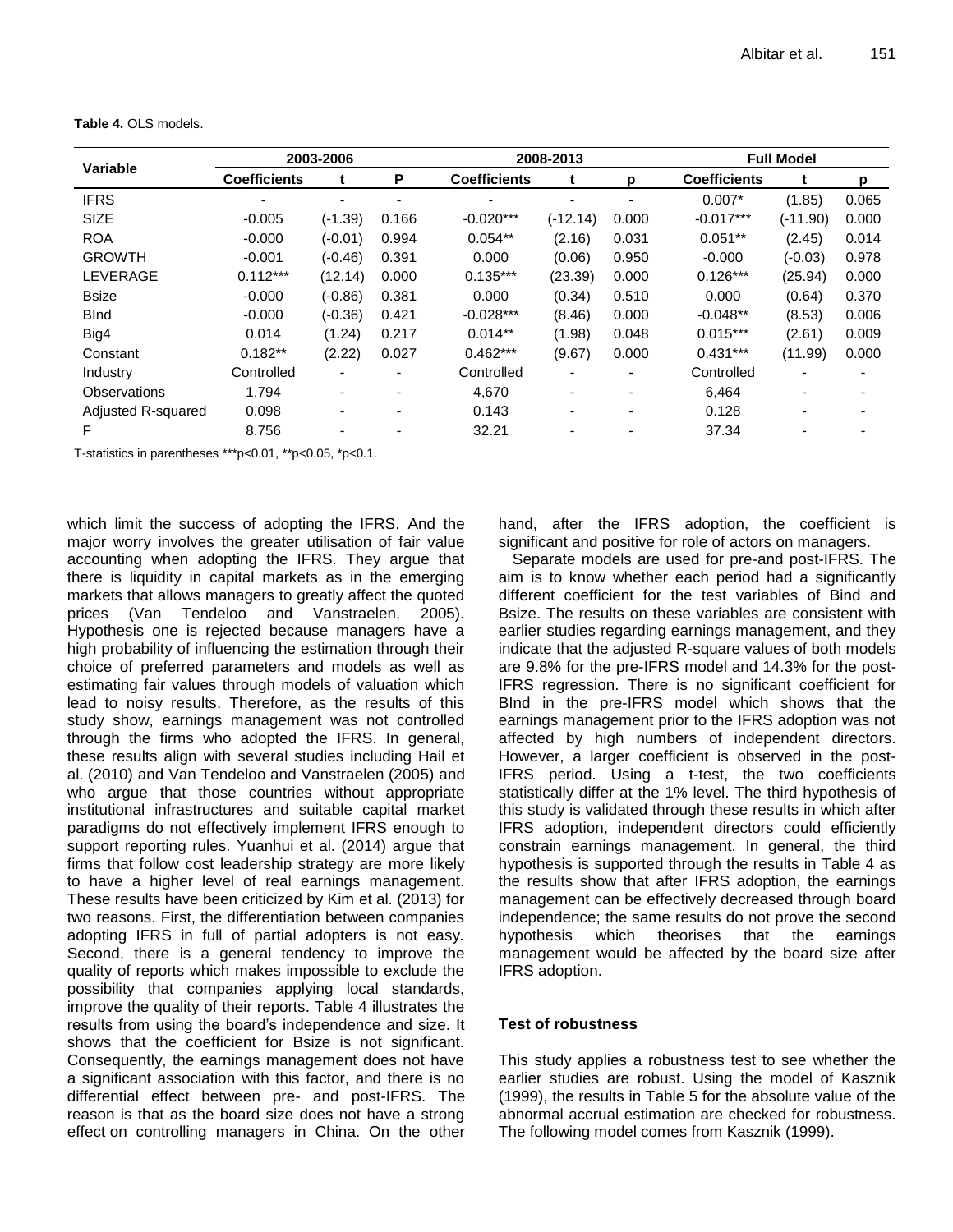| Variable           | <b>Coefficient</b> | t          | р     |
|--------------------|--------------------|------------|-------|
| <b>IFRS</b>        | $0.008*$           | (1.92)     | 0.041 |
| <b>SIZE</b>        | $-0.016***$        | $(-10.68)$ | 0.000 |
| <b>ROA</b>         | $0.037*$           | (1.76)     | 0.078 |
| <b>GROWTH</b>      | 0.000              | (0.40)     | 0.691 |
| LEVERAGE           | $0.124***$         | (25.12)    | 0.000 |
| Big4               | $0.017***$         | (2.80)     | 0.005 |
| <b>Bsize</b>       | 0.000              | (0.64)     | 0.370 |
| <b>B</b> Ind       | $-0.048**$         | (8.53)     | 0.006 |
| IFRS*Bsize         | 0.000              | (0.42)     | 0.730 |
| IFRS*BInd          | $-0.016*$          | (2.67)     | 0.016 |
| Constant           | $0.391***$         | (10.75)    | 0.000 |
| Industry           | Controlled         |            |       |
| Observations       | 6,464              |            |       |
| Adjusted R-squared | 0.126              |            |       |
| F                  | 34.49              |            |       |

**Table 5.** OLS model using interaction variables.

T-statistics in parentheses; \*\*\*p<0.01, \*\*p<0.05, \*p<0.1.

# $\lceil TACC \rceil$   $it = \lceil \lceil a(1 \rceil/ASSETS \rceil - (it-1)) + b(\lceil \lceil AREV \rceil - it - \lceil (at-1) + cPPE \rceil - it + \lceil d\Delta CFO \rceil - it$  $+ \varepsilon$   $(i, t)$

The results from the robustness test are in accordance with the regression model that was previously performed. Thus, the results remain the same.

Further, two additional regression models are used on the entire sample (pre- and post-IFRS) by using interaction variables to validate the results. The models are defined as follows:

## $ABAC_{it} = [\beta 1IFRS + \beta 2 B size + \beta 3 B Ind + \beta 4 LEVERAGE + \beta 5 SIZE + \beta 6 ROA + \beta 7 GROWTH + \beta 8 Big4$  $+ \beta$ 9 IFRS \* Bsize +  $\beta$ 10 IFRS \* Blnd +  $\varepsilon$  (i, t)

As shown in Table 5, β10 is statistically significant and negative in the regression. The interaction terms capture the impact of board independence on the discretionary accruals for the post-IFRS period relative to the pre-IFRS introduction period. Thus, the results show that BInd becomes more influential in affecting discretionary accruals for the post-IFRS years, which means that increasing the number of independent directors decreases the absolute value of the discretionary accruals.

## **Conclusion**

This research has evaluated the effects of IFRS adoption on earnings management by considering the role of board size and board independence for a sample of listed firms in China from 2003 to 2013. The sample generates a total of 6,464 observations for a four-year period before IFRS adoption and for a six-year period after the adoption. This study tests whether the level of earnings management is significantly lower after the adoption of the IFRS and explores the roles of the board's size and

independence on earning management in the two periods. The empirical results indicate that IFRS adoption increased the earnings management in China and there was no association between earnings management and board size before and after the adoption of the IFRS, however, increasing the number of independent directors decreases earnings management after IFRS adoption. The study concludes that just focusing on accounting standards alone is misleading and incomplete. It contributes to the literature by providing evidence on the effect of IFRS on earning management in developing economies. Currently, several developing economies and countries have either adopted the IFRS or have mostly converged with it, but the literature provides little evidence on its impact in a developing economy. This study adds to the literature that financial reporting quality is shaped not only by financial reporting standards, but also reporting incentives, corporate governance and institutional factors. Listed firms in China do not respond to reporting incentives due to the lack of effective governance systems, and therefore cannot monitor or provide strong investor protection by adopting superior quality accounting standards. Furthermore, the IFRS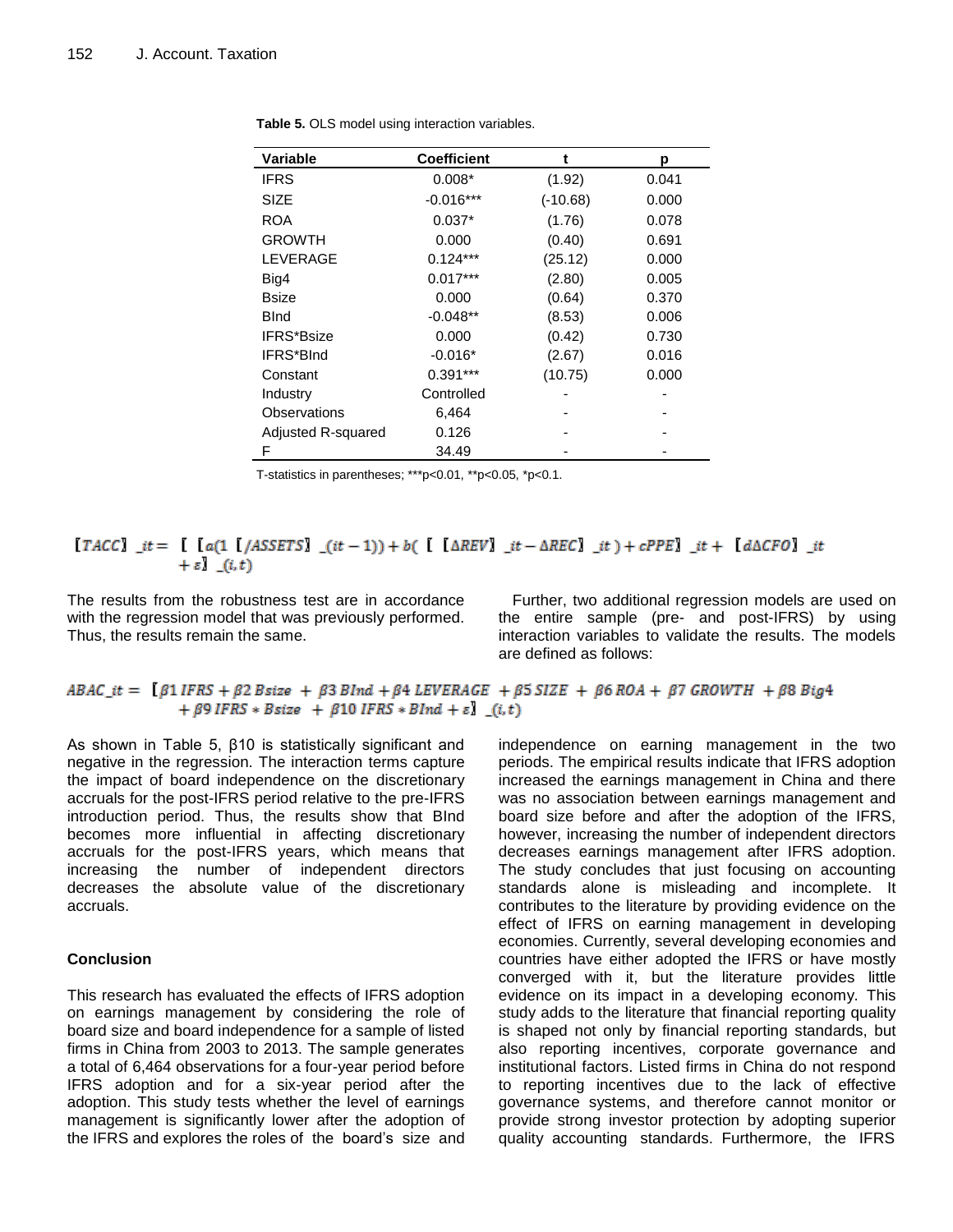offers greater flexibility that creates additional opportunities for managing earnings in the Chinese firms. The evidence provided by this study might be quite interesting to investors and regulators since China has become significant in the global economy. Still, the evidence is also important not only for emerging countries with similar institutional characteristics and capital markets but also to local standard setters. This study recommends additional future research to be carried out in other environments in order to reveal the effect of adopting IFRS more completely. Moreover, future studies can similarly consider other attributes of accounting quality such as timeliness, persistence, comparability, predictability and earnings conservatism while examining the role of board characteristics.

## **CONFLICT OF INTERESTS**

The authors have not declared any conflict of interests.

#### **REFERENCES**

- Ahmed AS, Neel M, Wang D (2013). Does mandatory adoption of IFRS improve accounting quality? Preliminary evidence. Contemporary Accounting Research 30(4):1344-1372.
- Ali A, Akbar S, Ormrod P, Shah SZ (2017). Impact of IFRS on the quality of financial information in the United Kingdom and France. Australian Accounting Review 2017:360-375.
- Bajra U, Cadez S (2018). The impact of corporate governance quality on earnings management: Evidence from European companies cross‐listed in the US. Australian Accounting Review 28(2):152-166.
- Bakker E (2017). Interpretation and application of IFRS standards. Hoboken, NJ: Wiley.
- Ball R, Robin A, Wu JS (2003). Incentives versus standards: properties of accounting income in four East Asian countries. Journal of Accounting and Economics 36(1-3):235-270.
- Barth M, Landsman W, Lang M, Williams C (2012). Are IFRS-based and US GAAP based accounting amounts comparable? Journal of Accounting and Economics 54(1):68-93.
- Barth ME, Landsman WR, Lang MH (2008). International accounting standards and accounting quality. Journal of Accounting Research 46(3):467-498.
- Beasley MS (1996). An empirical analysis of the relation between the board of director composition and financial statement fraud. The Accounting Review 71(4):443-465.
- Cai L, Rahman A, Courtenay S (2008). The effect of IFRS and its enforcement on earnings management: An international comparison. Available at: https://papers.ssrn.com/sol3/papers.cfm?abstract\_id=1473571
- Cumming D, Hou W, Lee E (2016). Business ethics and finance in greater China: Synthesis and future directions in sustainability, CSR, and fraud. Journal of Business Ethics 138(4):601-626.
- Dechow PM, Sloan RG, Sweeney AP (1995). Detecting earnings management. The Accounting Review 70(2):193-225.
- DeFond M L, Gao X, Li OZ, Xia L (2014). Did China's Adoption of IFRS Attract More Foreign Institutional Investment? Hershey, PA: Business Science Reference.
- DeFond M, Gao X, Li OZ, Xia L (2016). IFRS adoption in China and foreign institutional. China Journal of Accounting Research 12:1-32.
- DeFond M, Gao X, Li OZ, Xia L (2019). IFRS adoption in China and foreign institutional investments. China Journal of Accounting Research 12(1):1-32.
- Ding S, Jia C, Wu Z, Adi AA, Rossi JA (2018). Foreign Direct Investment in China. Journal of Business Ethics 2018:765-785.
- Field A (2009). Discovering statistics using SPSS. 2nd ed. London: Sage Publication.
- Gao L, Kling G (2012). The impact of corporate governance and external audit on compliance to mandatory disclosure requirements in China. Journal of International Accounting, Auditing and Taxation 21(1):17-31.
- George ET, Li X, Shivakumar L (2017). A review of the IFRS adoption literature. Review of Accounting Studies 21(3):898-1004.
- Hail L, Leuz C, Wysocki P (2010). Global Accounting Convergence and the Potential Adoption of IFRS by the U.S. (Part II): Political Factors and Future Scenarios for U.S. Accounting Standards. Accounting Horizons 24(4):567-588.
- Iatridis G, Rouvolis S (2010). The post-adoption effects of the implementation of International Financial Reporting Standards in Greece. Journal of International Accounting, Auditing and Taxation 19(1):55-65.
- Jeanjean T, Stolowy H (2008). Do accounting standards matter? An exploratory analysis of earnings management before and after IFRS adoption. Journal of Accounting and Public Policy 27(6):480-494.
- Jones JJ (1991). Earnings management during import relief investigations. Journal of Accounting Research 29(2):193-228.
- Kasznik R (1999). On the association between voluntary disclosure and earnings management. Journal of Accounting Research 37(1):57-81.
- Kim J, Shi H, Zhou J (2013). International Financial Reporting Standards, institutional infrastructures, and implied cost of equity capital around the world. Quantitative Finance and Accounting 42(3):469-507.
- Lam KC, Sami H, Yao J, Yao Y (2019). Mandatory IFRS Adoption and Earnings Management: The Role of Culture.
- Leuz C, Lin KV, Warnock FE (2010). Do Foreigners Invest Less in Poorly Governed Firms? The Review of Financial Studies 22(8):3245-3285.
- Marra A, Mazzola P, Prencipe A (2011). Board monitoring and earnings management pre- and post-IFRS. The International Journal of Accounting 46(2):205-230.
- McEwen RA (2014). Transparency in financial reporting : a concise comparison of IFRS and US GAAP. Petersfield: Harriman House.
- Miko NU (2016). The Effect of Corporate Governance Mechanisms and Firm Characteristics on Earnings Management Practice among Nigerian Companies. (Doctoral thesis) School of Accountancy. Universiti Utara Malaysia.
- Ohlson JA (1995). Earnings, book values, and dividends in equity valuation. Contemporary Accounting Research 11(2):661-687.
- Osma B G (2017). TheRole of Independent Directors on Earnings Management: Evidence from Individual Incentives. Spain;Calle Madrid: Universidad Carlos III de Madrid.
- Pelucio-Grecco MC, Geron CMS, Grecco GB, Lima JPC (2014). The effect of IFRS on earnings management in Brazilian non-financial public companies. Emerging Markets Review 21:42-66.
- Peña HF, Franco JB (2017). Impact of IFRS on the quality of financial information in the United Kingdom and France. Intangible Capital pp. 850-878.
- Peng S, Tondkar RH, van der Laan Smith J, Harless DW (2008). Does convergence of accounting standards lead to the convergence of accounting practices? A study from China. The International Journal of Accounting 43(4):448-468.
- Qu W, Fong M, Oliver J (2012). Does IFRS convergence improve quality of accounting information?-Evidence from the Chinese stock market. Corporate Ownership and Control 9(4):187-196.
- Rudra T, Bhattacharjee D (2012). Does IFRS influence earnings management? Evidence from India. Journal of Management Research 4(1):1-13.
- Van Tendeloo B, Vanstraelen A (2005). Earnings management under German GAAP versus IFRS. European Accounting Review 14(1):155-180.
- Verriest A, Gaeremynck A, Thornton DB (2013). The impact of corporate governance on IFRS adoption choices. European Accounting Review 22(1):39-77.
- Wang K, Xiao X (2011). Controlling shareholders' tunneling and executive compensation: evidence from China. Journal of Accounting and Public Policy 30(1):89-100.
- Wang D (2006). Founding family ownership and earnings quality. Journal of Accounting Research 44(3):619-656.
- Xie B, DaDalt PJ, Davidson W (2003). Earnings management and